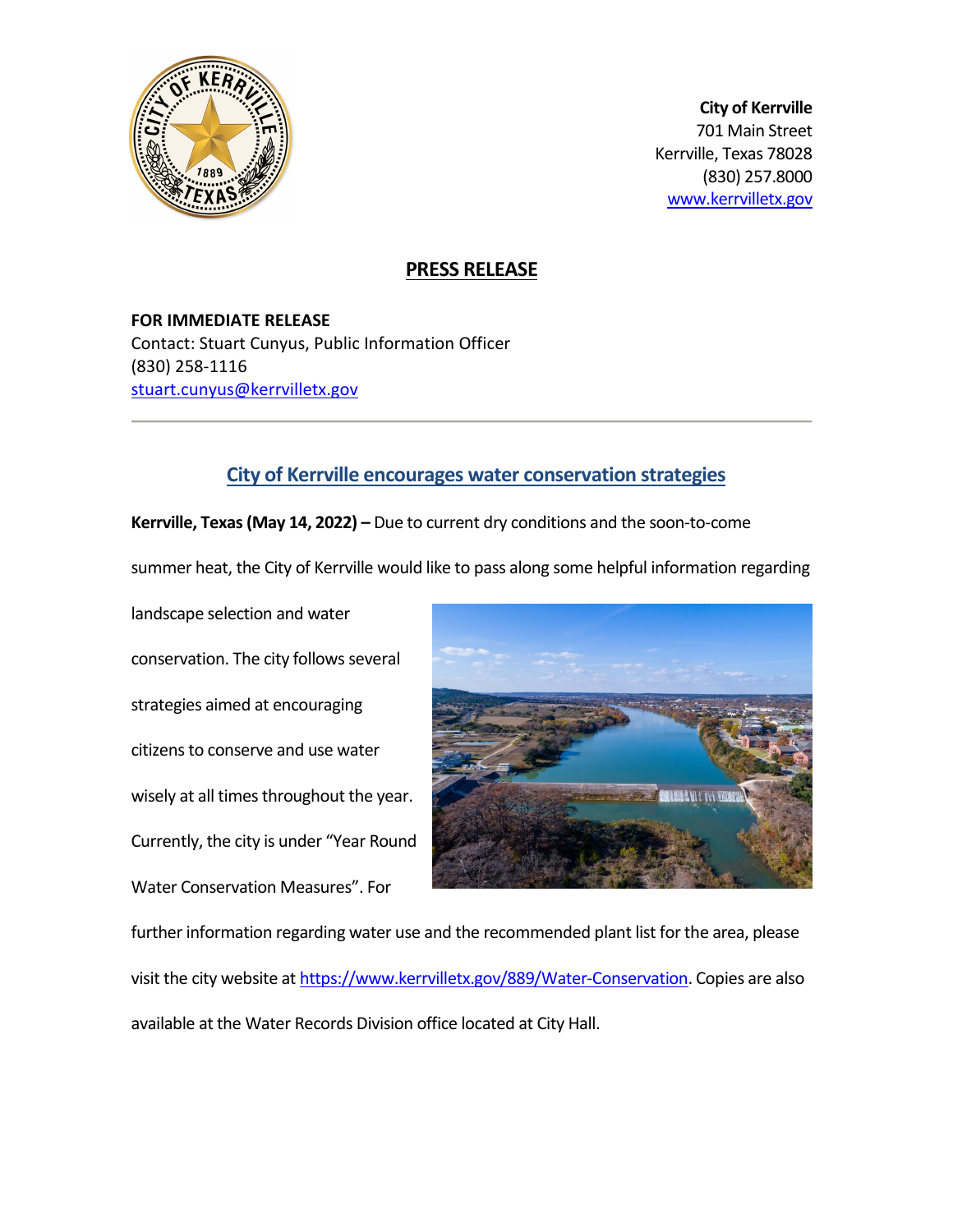While planting trees and plants are beneficial to any landscape, it is also important to keep in mind the required maintenance needed to sustain healthy growth. You may want to start by creating a healthy, low maintenance design and follow these helpful tips:

- Sketch your yard to locate existing structures, trees, shrubs, and grass areas.
- Take note of slopes and consider buffer zones to absorb water and prevent runoff.
- Group together plants that require the same watering needs to prevent overwatering.
- Select a variety of native plants which require less water and adds diversity.

Along with these helpful tips on the selection of plants and trees, another key factor in maintaining an environmentally sound landscape is to evaluate your watering methods. By having a well- planned watering schedule in place, you can do your part to conserve, and it can actually save you some money. Here are some helpful tips to consider when evaluating your watering methods for plants, trees, and lawns:

- Check for leaks or broken sprinkler heads.
- Adjust sprinkler heads to avoid watering sidewalks, driveways, or other hard surfaces.
- Check your settings periodically to make sure your system is running as needed.
- Watering in the middle of the day causes evaporation and loss of water.
- Overwatering leaches nutrients away from plant roots and causes runoff.
- Underwatering can be wasteful because it doesn't alleviate any drought stress.

The City of Kerrville encourages citizens to practice good stewardship by finding ways to use less water not only outside of your home, but inside as well. Helpful tips include: